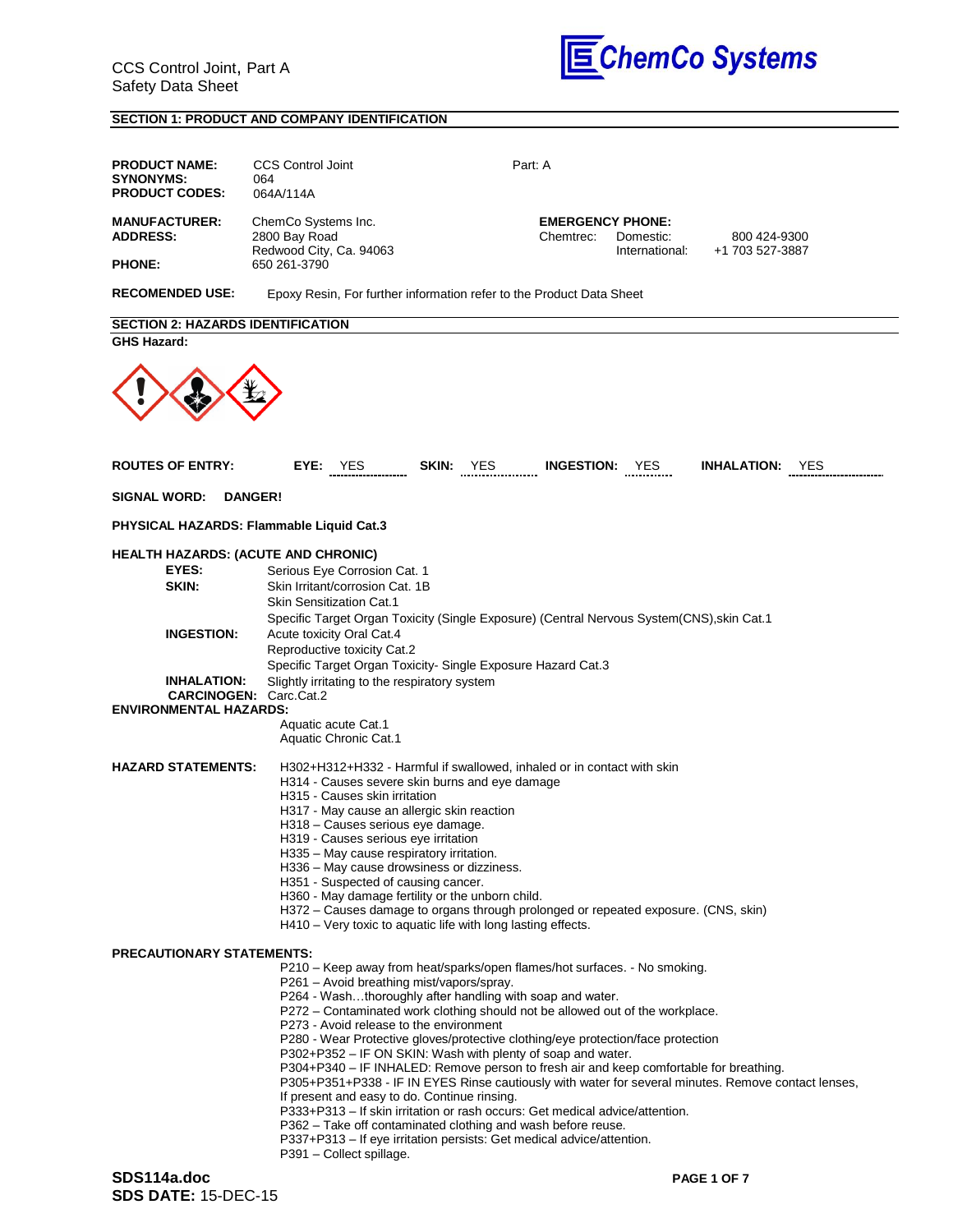

P501 -Dispose of contents/container to an approved waste disposal plant.

#### **MEDICAL CONDITIONS GENERALLY AGGRAVATED BY EXPOSURE:**

Persons with preexisting skin or respiratory disorders may have their conditions aggravated by over exposure to this material.

#### **SECTION 3: COMPOSITION/INFORMATION ON INGREDIENTS**

| <b>HAZARDOUS COMPONENTS</b>                                                            | CAS #:        | <b>CAL-OSHA</b><br><b>PEL TWA</b><br>(8hours) | <b>ACGIH TLV</b><br>TWA (8<br>hours) | <b>Other Limits</b><br><b>RECOMMENDED</b> | $%$ BY<br><b>WEIGHT</b> |
|----------------------------------------------------------------------------------------|---------------|-----------------------------------------------|--------------------------------------|-------------------------------------------|-------------------------|
| Bisphenol-A - epichlorohydrin epoxy resin                                              | 25068-38-6    | No Data                                       | No Data                              |                                           | 50-70                   |
| 2,3-epoxypropyl o-tolyl ether                                                          | 2210-79-9     | No Data                                       | No Data                              |                                           | $\mathsf{<}7$           |
| Bisphenol F epoxy resin                                                                | 9003-36-5     | No Data                                       | No Data                              |                                           | $\langle$ 7             |
| 1,3-bis(2,3-epoxypropoxy)-2,2-dimethylpropane                                          | 17557-23-2    | No Data                                       | No Data                              |                                           | $\leq$ 9                |
| 9-Octadecenoic acid, 12-(2-oxiranylmethoxy)-,<br>1,2,3-propanetriyl ester, homopolymer | 74398-71-3    | No Data                                       | No Data                              |                                           | <8                      |
| Dinonylphenol-, branched                                                               | 84962-08-3    | No Data                                       | No Data                              |                                           | $<$ 15                  |
| 4-Nonylphenol, branched                                                                | 84852-15-3    | No Data                                       | No Data                              |                                           | $<$ 2                   |
| <b>Titanium Dioxide</b>                                                                | 13463-67-7    | No Data                                       | No Data                              |                                           | $3 - 7$                 |
| Urea RPW formaldehyde, butylated                                                       | 68002-19-7    | No Data                                       | No Data                              |                                           | < 0.8                   |
| <b>Butanol</b>                                                                         | $71 - 36 - 3$ | No Data                                       | No Data                              |                                           | < 0.3                   |
| Carbon Black                                                                           | 1333-86-4     | No Data                                       | No Data                              |                                           | < 0.4                   |

#### **SECTION 4: FIRST AID MEASURES**

| EYES:              | Immediately flush eyes with water for a minimum of 15 minutes while holding eyes open. Remove contact lenses if<br>present and easy to do. If redness, burning, blurred vision, or swelling persists, consult a physician. |
|--------------------|----------------------------------------------------------------------------------------------------------------------------------------------------------------------------------------------------------------------------|
| SKIN:              | Remove contaminated clothing and product. Immediately wash affected area with soap and water. Do not apply greases<br>or ointments. If skin irritation persists, consult a physician.                                      |
| <b>INGESTION:</b>  | Rinse mouth immediately. Give small amounts of water, only if person is conscious. Only induce vomiting at the<br>instruction of medical personnel. consult a physician                                                    |
| <b>INHALATION:</b> | Remove patient to fresh air. Give oxygen or artificial respiration if needed. If patient continues to experience difficulty<br>breathing, consult a physician.                                                             |

#### **SECTION 5: FIRE-FIGHTING MEASURES**

| <b>SUITABLE EXTINGUISHING MEDIA:</b><br><b>SPECIAL FIRE FIGHTING PROCEDURES:</b> |                                   | Extinguish with foam, carbon dioxide, dry powder, or water fog.<br>Use standard fire-fighting procedures and consider the hazards of other involved<br>materials. In case of a fire and / or explosion do not breathe fumes. Self-contained<br>breathing apparatus and full protective clothing must be worn. Move containers from fire<br>area if you can do so without risk. Cool containers with flooding quantities of water until<br>well after fire is out. Prevent runoff from fire control or dilution from entering streams,<br>sewers, or drinking water supply. |  |  |
|----------------------------------------------------------------------------------|-----------------------------------|----------------------------------------------------------------------------------------------------------------------------------------------------------------------------------------------------------------------------------------------------------------------------------------------------------------------------------------------------------------------------------------------------------------------------------------------------------------------------------------------------------------------------------------------------------------------------|--|--|
| <b>HAZARDOUS DECOMPOSITION PRODUCTS:</b>                                         |                                   | Hazardous decomposition products may occur when material polymerizes at<br>temperatures above 500 °F (260 °C). Irritating and toxic gases/fumes may be released<br>during a fire. Do not allow run-off from fire-fighting to enter drains or water courses.                                                                                                                                                                                                                                                                                                                |  |  |
| <b>FLASH POINT:</b><br><b>METHOD USED:</b>                                       | $>$ 200 °F / 93 °C<br><b>PMCC</b> |                                                                                                                                                                                                                                                                                                                                                                                                                                                                                                                                                                            |  |  |

# **SECTION 6: ACCIDENTAL RELEASE MEASURES**

| <b>PERSONAL PROTECTION:</b>                   | Keep unnecessary personnel away. Eliminate all ignition sources (no smoking, flares, sparks, or<br>flames in immediate area). Wear appropriate personal protective equipment. Do not touch<br>containers or spilled material unless wearing appropriate protective clothing. Avoid inhalation of<br>vapors or mists. Ensure adequate ventilation. Local authorities should be advised if significant<br>spillage cannot be contained. |
|-----------------------------------------------|---------------------------------------------------------------------------------------------------------------------------------------------------------------------------------------------------------------------------------------------------------------------------------------------------------------------------------------------------------------------------------------------------------------------------------------|
| <b>ACCIDENTAL RELEASE</b><br><b>MEASURES:</b> | In case of spill, clean up using absorbent material such as earth or sand. Small quantities can be<br>wiped up with cloth, place cloth in leak proof container and dispose of properly.                                                                                                                                                                                                                                               |
| <b>WASTE DISPOSAL:</b>                        | Observe Federal, State and local regulations covering chemical waste spills.                                                                                                                                                                                                                                                                                                                                                          |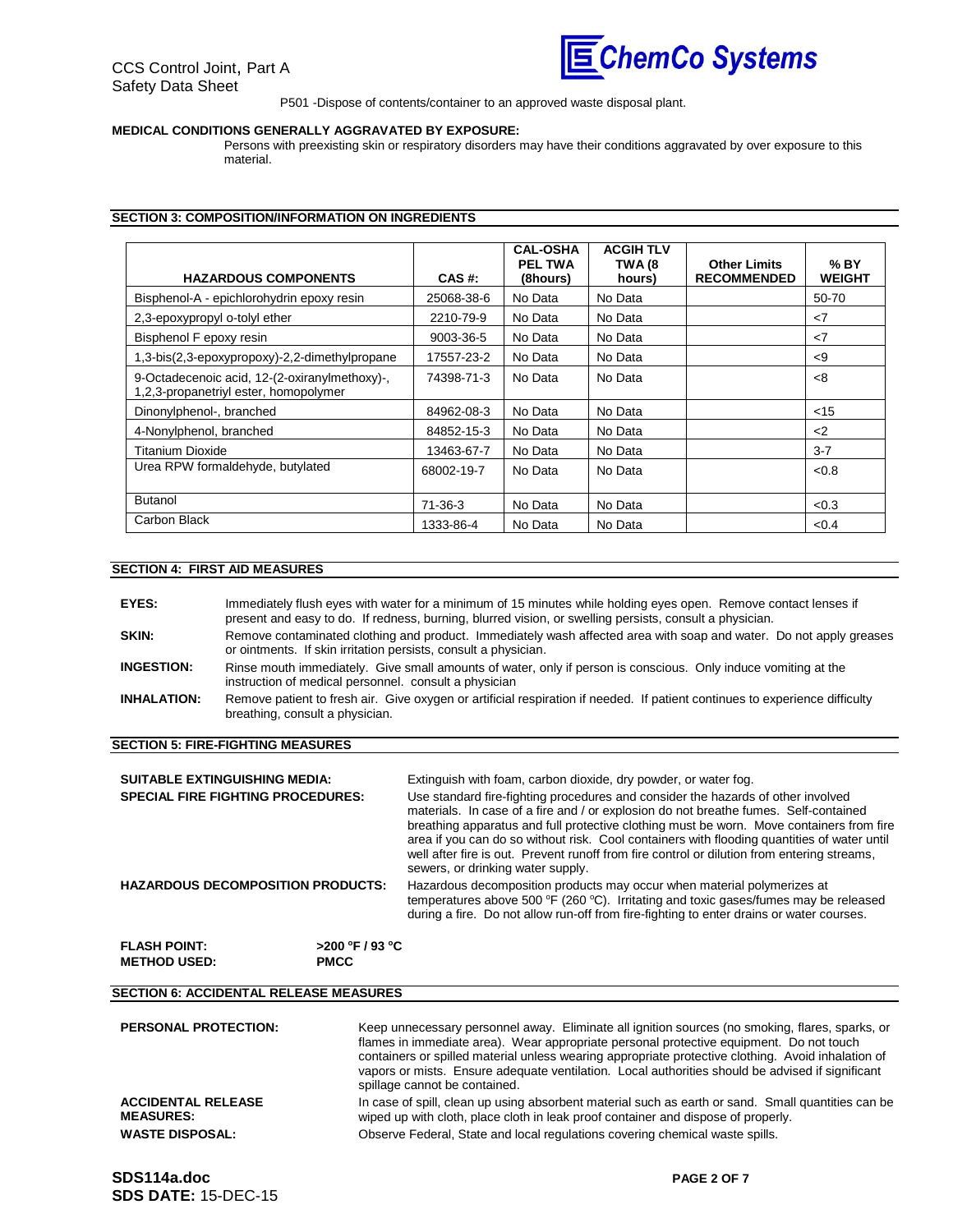

## **SECTION 7: HANDLING AND STORAGE**

| <b>PERSONAL PROTECTION:</b> | Use personal protective equipment to ensure product does not contact eyes or skin when handling<br>materials. |  |  |
|-----------------------------|---------------------------------------------------------------------------------------------------------------|--|--|
| <b>HANDLING AND</b>         | Store in cool dry place out of direct sun rays. Keep from freezing. Recommend storage temperatures            |  |  |
| <b>STORAGE:</b>             | range: between 40 $^{\circ}$ and 95 $^{\circ}$ F (4 $^{\circ}$ - 35 $^{\circ}$ C)                             |  |  |

## **SECTION 8: EXPOSURE CONTROLS/PERSONAL PROTECTION**

| <b>PROTECTIVE MEASURE:</b>       | Wear appropriate personal protective equipment.                                                                                                                                                                                                  |  |  |  |
|----------------------------------|--------------------------------------------------------------------------------------------------------------------------------------------------------------------------------------------------------------------------------------------------|--|--|--|
| <b>EYE PROTECTION:</b>           | Wear appropriate safety glasses with side shields, goggles or full face shield. When working on an<br>overhead application a full face shield is recommended.                                                                                    |  |  |  |
| <b>HAND PROTECTION:</b>          | Wear chemical-resistant gloves such as: Nitrile, neoprene, butyl.                                                                                                                                                                                |  |  |  |
| <b>SKIN AND BODY PROTECTION:</b> | Wear long sleeve shirts/long pants and other clothing as required to minimize contact.                                                                                                                                                           |  |  |  |
| <b>RESPIRATORY PROTECTION:</b>   | Do not breathe gas/fumes/vapor/ or spray. The use of a respirator is not required during general<br>use of this product provided adequate ventilation. If grinding or cutting cured product the use of an<br>approved respirator is recommended. |  |  |  |
| <b>WORK HYGIENIC PRACTICES:</b>  | Always observe good personal hygiene measures, such as washing after handling the material and<br>before eating, drinking and/or smoking. Routinely wash work clothing and protective equipment to<br>remove contaminants.                       |  |  |  |
| <b>ENGINEERING CONTROLS:</b>     | When using indoors, good ventilation (typically 10 air changes per hour) should be used.<br>Ventilation rates should be matched to conditions. Ready access to running water is required.<br>Provide eyewash station.                            |  |  |  |

# **EXPOSURE LIMITS**

| Component                                                                                         | <b>OSHA (PEL)</b>  | <b>ACGIH (TLV)</b> | <b>NIOSH (Pocket</b><br>Guide) |
|---------------------------------------------------------------------------------------------------|--------------------|--------------------|--------------------------------|
| Dinonylphenol-, branched 84962-08-3                                                               | No Data            | No Data            | No Data                        |
| 4-Nonylphenol, branched 84852-15-3                                                                | No Data            | No Data            | No Data                        |
| Bisphenol F epoxy resin 9003-36-5                                                                 | No Data            | No Data            | No Data                        |
| 1,3-bis(2,3-epoxypropoxy)-2,2-dimethylpropane<br>17557-23-2                                       | No Data            | No Data            | No Data                        |
| 9-Octadecenoic acid, 12-(2-oxiranylmethoxy)-,<br>1,2,3-propanetriyl ester, homopolymer 74398-71-3 | No Data            | No Data            | No Data                        |
| Titanium Dioxide 13463-67-7                                                                       | <b>TWA 15mg/m3</b> | <b>TWA 10mg/m3</b> | <b>TWA 15mg/m3</b>             |
| 2,3-epoxypropyl o-tolyl ether 2210-79-9                                                           | No Data            | No Data            | No Data                        |
| Urea RPW formaldehyde, butylated                                                                  | No Data            | No Data            | No Data                        |
| 68002-19-7                                                                                        |                    |                    |                                |
| Butanol 71-36-3                                                                                   | TWA 300 mg/m3      | No Data            | 150 mg/m3 (skin)               |
| Carbon Black 1333-86-4                                                                            | $3.5 \text{ mg/m}$ | TWA 3 $mg/m3$      | TWA 3.5 mg/m3                  |

#### **SECTION 9: PHYSICAL AND CHEMICAL PROPERTIES**

| Gray             |
|------------------|
| Slight           |
| Liquid           |
| N/D              |
| >200 C           |
| N/D              |
| N/D              |
| N/D              |
| Heavier than air |
| 1.14             |
| N/D              |
| Minimal          |
| N/D              |
| Slight           |
| <b>ND</b>        |
| ND               |
| 4000 cp          |
|                  |

**SECTION 10: STABILITY AND REACTIVITY**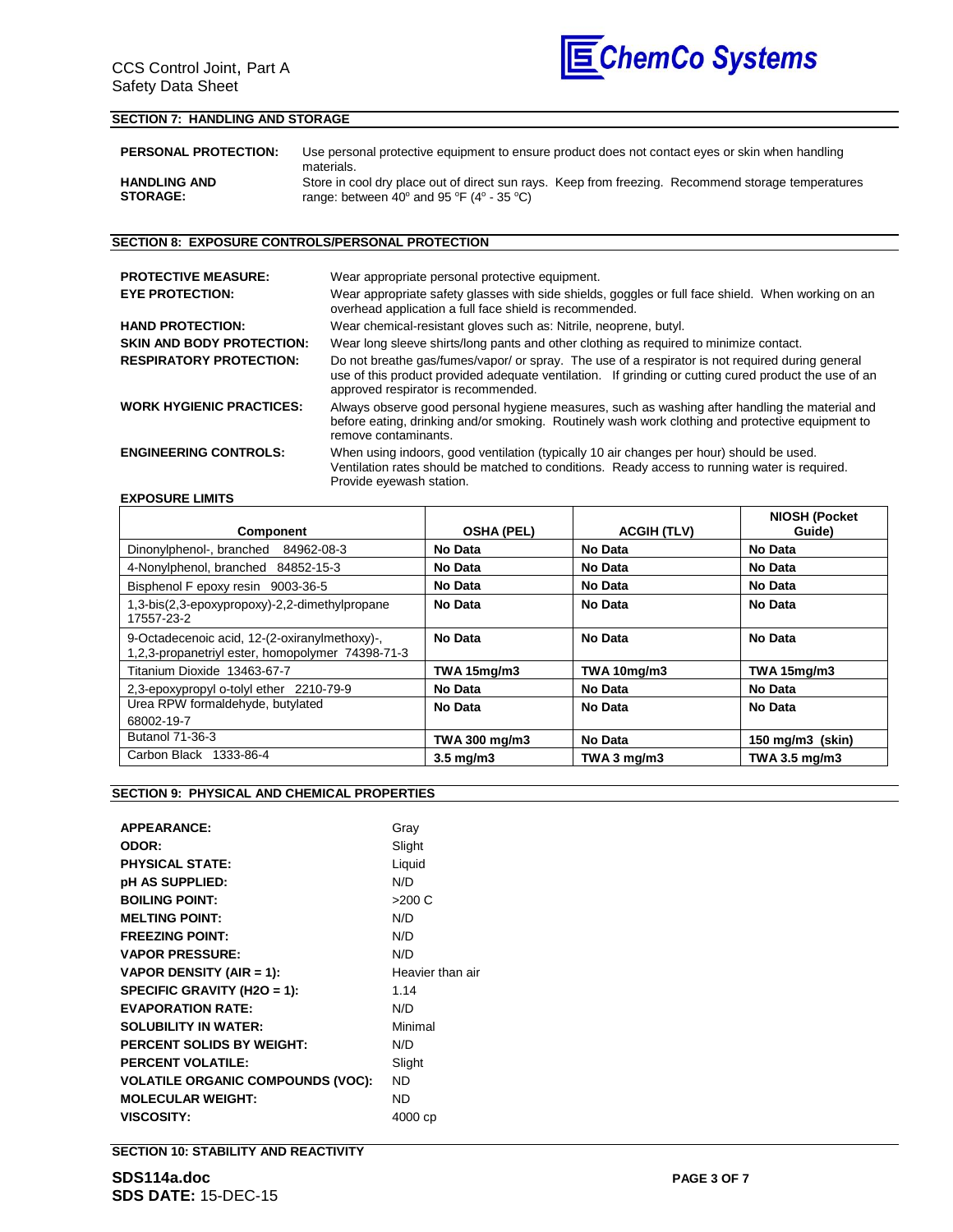

# STABILITY: Stable

**HAZARDOUS DECOMPOSITION OR BY-PRODUCTS:** HAZARDOUS POLYMERIZATION: Will not occur

**CONDITIONS TO AVOID (STABILITY):** Exposure to excessive heat and open flame **INCOMPATIBILITY (MATERIAL TO AVOID):** Strong acids, peroxides and other oxidizing agents. Normal combustion forms carbon dioxide, carbon monoxide, oxides o carbon and other organic compounds,

## **SECTION 11: TOXICOLOGICAL INFORMATION**

| <b>Toxicity</b>                                                                            | CAS#          |                                                                        |
|--------------------------------------------------------------------------------------------|---------------|------------------------------------------------------------------------|
| <b>Acute Oral Toxicity:</b>                                                                |               | No data available on the product itself                                |
| Oral-Components                                                                            |               |                                                                        |
| $1,3-bis(2,3-epoxypropoxy)-2,2-$<br>dimethylpropane                                        | 17557-23-2    | LD50 4,500 mg/kg Species: Rat                                          |
| Dinonylphenol-, branched                                                                   | 84962-08-3    | Causes digestive tract burns. Harmful if swallowed                     |
| 4-Nonyl phenol, branched                                                                   | 84852-15-3    | Causes digestive tract burns. Harmful if swallowed                     |
| Titanium dioxide                                                                           | 13463-67-7    | LD50 >5000mg/kg Species: Rat                                           |
| Carbon Black                                                                               | 1333-86-4     | LD50 15,000 mg/kg Species: Rat                                         |
| <b>Butanol</b>                                                                             | 71-36-3       | LD50 2.83 ml/kg Species: Rat F                                         |
| Bisphenol F epoxy resin                                                                    | 9003-36-5     | LD50 >5000 mg/kg Species: Rat M/F                                      |
| 9-Octadecenoic acid, 12-(2-<br>oxiranylmethoxy)-, 1,2,3-propanetriyl<br>ester, homopolymer | 74398-71-3    | LD50 >50000 mg/kg Species: Rat M/F                                     |
| <b>Acute Dermal Toxicity:</b>                                                              |               | No data available on the product itself                                |
| Dermal-Components                                                                          |               |                                                                        |
| Bisphenol-A - epichlorohydrin epoxy resin                                                  | 25068-38-6    | LD50(24hr) 20ml/kg Species: Rabbit                                     |
| Dinonylphenol-, branched                                                                   | 84962-08-3    | Causes severe skin burns                                               |
| 4-Nonyl phenol, branched                                                                   | 84852-15-3    | Causes severe skin burns                                               |
| <b>Butanol</b>                                                                             | $71 - 36 - 3$ | LD50 4.24 ml/kg Species: Rabbit                                        |
| Bisphenol F epoxy resin                                                                    | 9003-36-5     | LD50 >2000 mg/kg Species: Rat M/F                                      |
| 9-Octadecenoic acid, 12-(2-<br>oxiranylmethoxy)-, 1,2,3-propanetriyl<br>ester, homopolymer | 74398-71-3    | LD50 >2000 mg/kg Species: Rat M/F                                      |
| <b>Acute Inhalation Toxicity</b>                                                           |               | No data available on the product itself                                |
| Inhalation-Components                                                                      |               |                                                                        |
| Titanium dioxide                                                                           | 13463-67-7    | LC50(4hr) 6.82 mg/l Species: Rat                                       |
| Dinonylphenol-, branched                                                                   | 84962-08-3    | May cause irritation to the respiratory system                         |
| 4-Nonyl phenol, branched                                                                   | 84852-15-3    | May cause irritation to the respiratory system                         |
| Skin Corrosion/ Irritation:                                                                |               | Slightly irritating                                                    |
| <b>Corrosion/Irritation Components</b>                                                     |               |                                                                        |
| Dinonylphenol-, branched                                                                   | 84962-08-3    | Severe Corrosive (skin)                                                |
| 4-Nonyl phenol, branched                                                                   | 84852-15-3    | Severe Corrosive (skin)                                                |
| <b>Butanol</b>                                                                             | 71-36-3       | Irritant Cat.2                                                         |
| Bisphenol F epoxy resin                                                                    | 9003-36-5     | Mild Irritant-Skin                                                     |
| Eye Damage/Irritation:                                                                     |               | Irritating                                                             |
| Damage/Irritation Components                                                               |               |                                                                        |
| Dinonylphenol-, branched                                                                   | 84962-08-3    | Severe eye damage                                                      |
| 4-Nonyl phenol, branched                                                                   | 84852-15-3    | Severe eye damage                                                      |
| Butanol                                                                                    | 71-36-3       | Cat.1 (irreversible effects on the eye)                                |
| Bisphenol F epoxy resin<br>Respiratory Damage/Irritation:<br>Damage/irritation Components  | 9003-36-5     | Non-Irritant                                                           |
| Sensitization:                                                                             |               | Moderate Dermal Sensitization.                                         |
| Bisphenol F epoxy resin                                                                    | 9003-36-5     | Sensitizing(skin)-mouse                                                |
| Germ Cell Mutagenicity                                                                     |               | The product or a component may be mutagenic, the data is inconclusive. |
| Bisphenol F epoxy resin                                                                    | 9003-36-5     | Mutagenic Positive                                                     |
| Maternal Toxicity:                                                                         |               | No data available on the product itself                                |

Specific target organ toxicity (Single Exposure)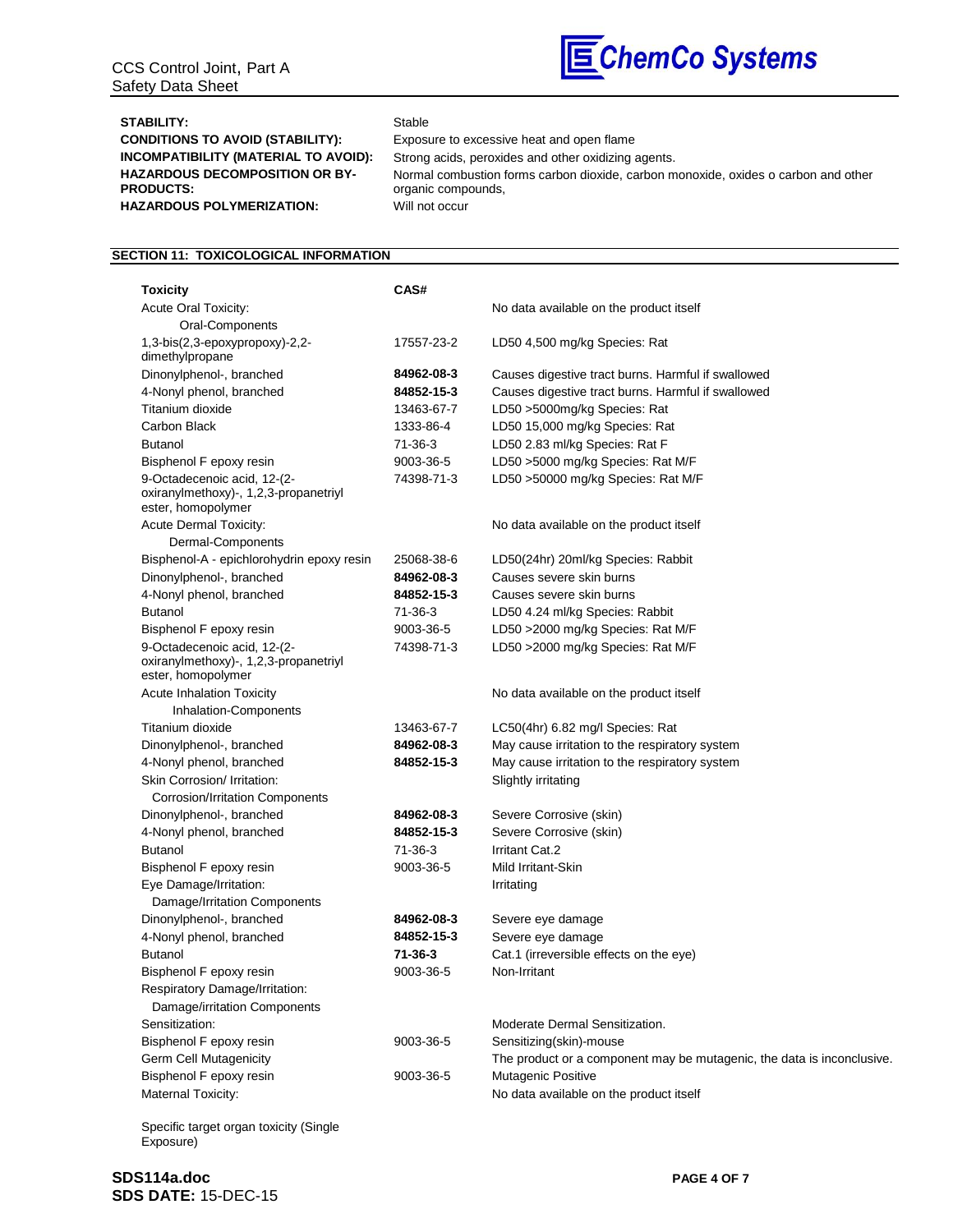| CCS Control Joint, Part A                         |                                          |            | <b>SChemCo Systems</b>                                                                                                                                                                                                                                                                                                                                                                                                                                         |
|---------------------------------------------------|------------------------------------------|------------|----------------------------------------------------------------------------------------------------------------------------------------------------------------------------------------------------------------------------------------------------------------------------------------------------------------------------------------------------------------------------------------------------------------------------------------------------------------|
| Safety Data Sheet                                 |                                          |            |                                                                                                                                                                                                                                                                                                                                                                                                                                                                |
| 9-Octadecenoic acid, 12-(2-<br>ester, homopolymer | oxiranylmethoxy)-, 1,2,3-propanetriyl    | 74398-71-3 | Respiratory tract irritation Cat.3                                                                                                                                                                                                                                                                                                                                                                                                                             |
| Exposure)                                         | Specific target organ toxicity (Repeated |            |                                                                                                                                                                                                                                                                                                                                                                                                                                                                |
| 9-Octadecenoic acid, 12-(2-<br>ester, homopolymer | oxiranylmethoxy)-, 1,2,3-propanetriyl    | 74398-71-3 | Skin Central Nervous System (CNS) Cat.1                                                                                                                                                                                                                                                                                                                                                                                                                        |
| Carcinogenicity:                                  |                                          |            |                                                                                                                                                                                                                                                                                                                                                                                                                                                                |
| <b>Classification</b>                             |                                          |            |                                                                                                                                                                                                                                                                                                                                                                                                                                                                |
| <b>ACGIH:</b>                                     | Not Classified                           |            |                                                                                                                                                                                                                                                                                                                                                                                                                                                                |
| IARC:                                             |                                          |            | TiO2: IARC Group 2B carcinogen "possibly carcinogen to humans".                                                                                                                                                                                                                                                                                                                                                                                                |
|                                                   | create a possible dust hazard.           |            | This product contains titanium dioxide which IARC has classified as a Group 2B carcinogen (possible<br>carcinogenic to humans). Evidence is based on sufficient animal testing as a result of long-term inhalation at<br>high concentrations of respirable amounts of titanium dioxide. Because this product is in liquid or paste form. It<br>does not pose a dust hazard; therefore, this classification is not relevant. Note: sanding of this product will |
|                                                   | Carbon Black IARC 2B                     |            |                                                                                                                                                                                                                                                                                                                                                                                                                                                                |
| <b>NTP</b>                                        | Not Listed                               |            |                                                                                                                                                                                                                                                                                                                                                                                                                                                                |
| <b>OSHA</b>                                       | Not Classified                           |            |                                                                                                                                                                                                                                                                                                                                                                                                                                                                |

# **SECTION 12: ECOLOGICAL INFORMATION**

| <b>ECOTOXICITY:</b>                       | CAS#          |                                                                                     |
|-------------------------------------------|---------------|-------------------------------------------------------------------------------------|
| Aquatic toxicity:                         |               | No data on product itself                                                           |
| <b>Toxicity to Fish-Components</b>        |               |                                                                                     |
| Bisphenol-A - epichlorohydrin epoxy resin | 25068-38-6    | LC50(96hr) 1.5mg/l Species: Salo Gairdneri                                          |
| Dinonylphenol-, branched                  | 84962-08-3    | LC50(24hr): 2.725 mg/l Species: Fish                                                |
| 4-Nonyl phenol, branched                  | 84852-15-3    | LC50(96hr): 0.1383 mg/l Species: Fathead Minnow                                     |
| <b>Butanol</b>                            | $71 - 36 - 3$ | LC50(96hr): 1740 mg/l Species: Pimephales promelas                                  |
| Bisphenol F epoxy resin                   | 9003-36-5     | LC50(96hr): 0.55 mg/l Species: Fish                                                 |
| Toxicity to algae-Components              |               |                                                                                     |
| <b>Butanol</b>                            | 71-36-3       | EC50(72hr): 500 mg/l Species: Desmodesmus subspicatus                               |
| Bisphenol F epoxy resin                   | 9003-36-5     | EC50(72hr): 1.8mg/l Species: Algae                                                  |
| Toxicity-AquaticInvertabrates             |               |                                                                                     |
| Bisphenol-A - epichlorohydrin epoxy resin | 25068-38-6    | EC50(48hr) 2.7mg/l Species: Dapnia Magna                                            |
| Dinonylphenol-, branched                  | 84962-08-3    | EC50(24hr): 0.5mg/l Species: Daphnia                                                |
| 4-Nonyl phenol, branched                  | 84852-15-3    | EC50(48hr): 0.0389 mg/l Species: Clam(Mulinia lateralis)                            |
| <b>Butanol</b>                            | 71-36-3       | EC50(48hr): 18 mg/l Species: Daphnia magna                                          |
| Carbon Black                              | 13463-67-7    | EC50(48hr): 37.562 mg/l Species: Water flea                                         |
| Bisphenol F epoxy resin                   | 9003-36-5     | EC50(48hr): 1.6 mg/l Species: Daphnia                                               |
| Toxicity to other organisms:              |               |                                                                                     |
| <b>PERSISTENCE &amp; DEGRADABILITY:</b>   |               |                                                                                     |
| <b>BIODEGRADABILITY:</b>                  |               | No data available on product itself                                                 |
| Biodegradability-Components               |               |                                                                                     |
| Bisphenol F epoxy resin                   | 9003-36-5     | Low                                                                                 |
| <b>BIOACCUMULATIVE POTENTIAL:</b>         |               | No data available on product itself                                                 |
| BioAccumulaive-Components:                |               |                                                                                     |
| <b>MOBILITY IN SOIL:</b>                  |               | <b>NDA</b>                                                                          |
| <b>OTHER ADVERSE EFFECTS:</b>             |               | <b>NDA</b>                                                                          |
| <b>AQUATIC RELEASE:</b>                   |               | Advise authorities if product has entered or may enter watercourses or sewer drains |

# **SECTION 13: DISPOSAL CONSIDERATIONS**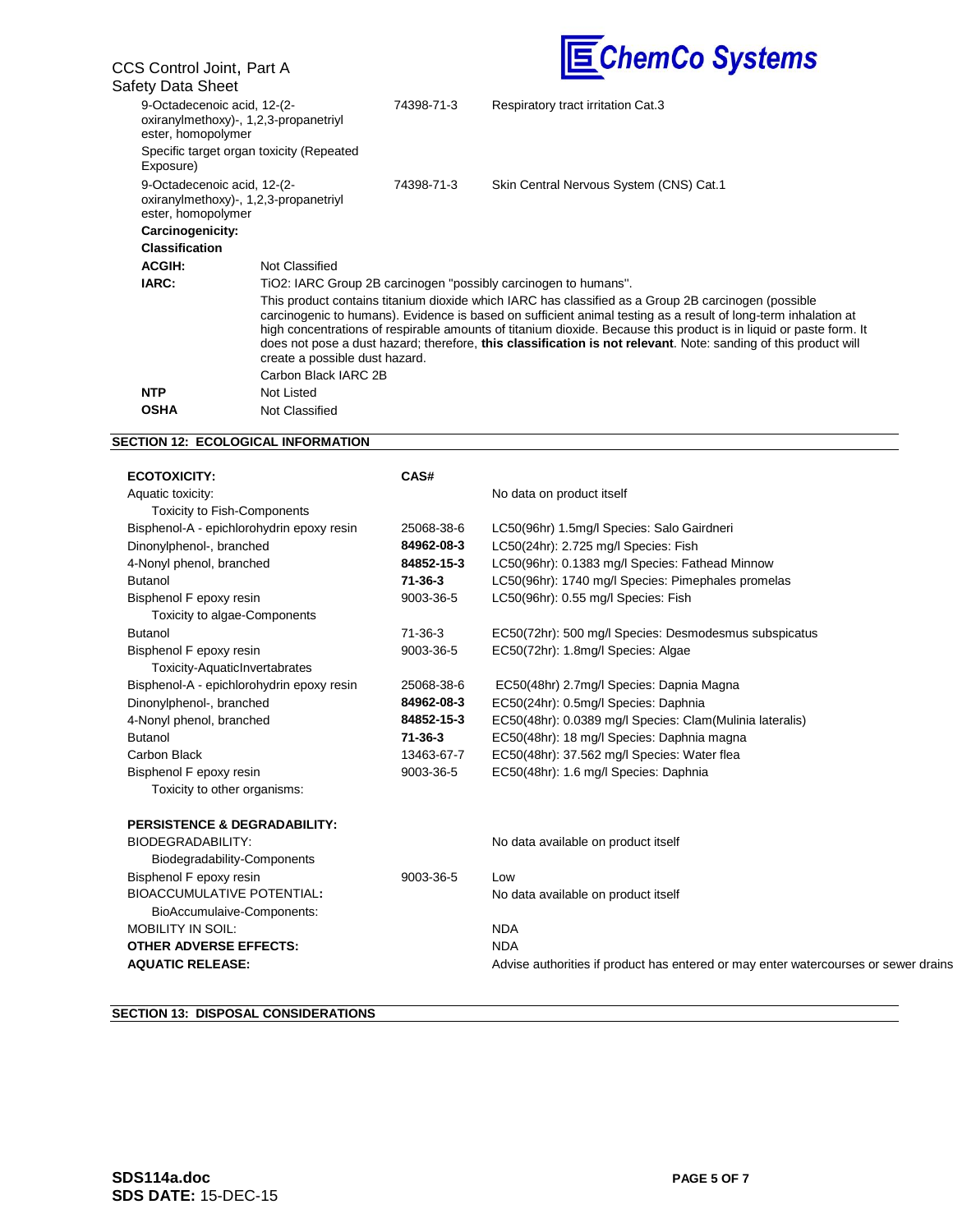

**WASTE DISPOSAL METHOD:** Do not allow this material to drain into sewers / waterways, ditches, containment pools or water supplies. Dispose of contents / containers in accordance with local/regional/international regulations.

## **SECTION 14: TRANSPORT INFORMATION**

#### **U.S. DEPARTMENT OF TRANSPORTATION (DOT)**

 **PROPER SHIPPING NAME: HAZARD CLASS: Not Regulated for transportation PACKING GROUP: LABEL STATEMENT:**

#### **WATER TRANSPORTATION (IMDG)**

| <b>PROPER SHIPPING NAME:</b> | Environmentally hazardous substance, liquid, n.o.s. (Epoxy Resin Mixture), Marine Pollutant |
|------------------------------|---------------------------------------------------------------------------------------------|
| <b>HAZARD CLASS:</b>         | q                                                                                           |
| <b>ID NUMBER:</b>            | UN3082                                                                                      |
| <b>PACKING GROUP:</b>        |                                                                                             |
| LABEL STATEMENT:             | Marine Pollutant                                                                            |

#### **AIR TRANSPORTATION (IATA / ICAO)**

| <b>PROPER SHIPPING NAME:</b> | Environmentally hazardous substance, liquid, n.o.s. (Epoxy Resin Mixture), Marine Pollutant |
|------------------------------|---------------------------------------------------------------------------------------------|
| <b>HAZARD CLASS:</b>         |                                                                                             |
| <b>ID NUMBER:</b>            | UN3082                                                                                      |
| <b>PACKING GROUP:</b>        | Ш                                                                                           |
| LABEL STATEMENT:             | Marine Pollutant                                                                            |

#### **SECTION 15: REGULATORY INFORMATION**

| <b>U.S. FEDERAL REGULATIONS</b>                                                    |                                                  |            |
|------------------------------------------------------------------------------------|--------------------------------------------------|------------|
| <b>TSCA (TOXIC SUBSTANCE CONTROL ACT):</b>                                         |                                                  |            |
| <b>CERCLA (COMPREHENSIVE RESPONSE)</b><br><b>COMPENSATION, AND LIABILITY ACT):</b> | N/A                                              |            |
| OSHA:                                                                              | 29 CFR 1910.1200 (Hazard Communication required) |            |
| WHMIS                                                                              | Class D-2B                                       |            |
| SARA TITLE III (SUPERFUND AMENDMENTS AND REAUTHORIZATION ACT):<br>302/304          | N/A                                              |            |
| 311/312 HAZARD CATEGORIES:                                                         | Acute Health Hazard:                             | <b>Yes</b> |
|                                                                                    | Chronic Health Hazard:                           | Yes        |
|                                                                                    | Fire Hazard:                                     | No.        |
|                                                                                    | Pressure Release Hazard:                         | No.        |
|                                                                                    | Reactivity Hazard:                               | No.        |
| <b>313 REPORTABLE INGREDIENTS:</b>                                                 | None                                             |            |
|                                                                                    |                                                  |            |

#### **STATE REGULATIONS:**

**CALIFORNIA PROPOSITION 65 (THE SAFE DRINKING WATER AND TOXICS ENFORCEMENT ACT of 1986)**

This product does not contain known levels of any chemicals known to cause cancer or reproductive harm.